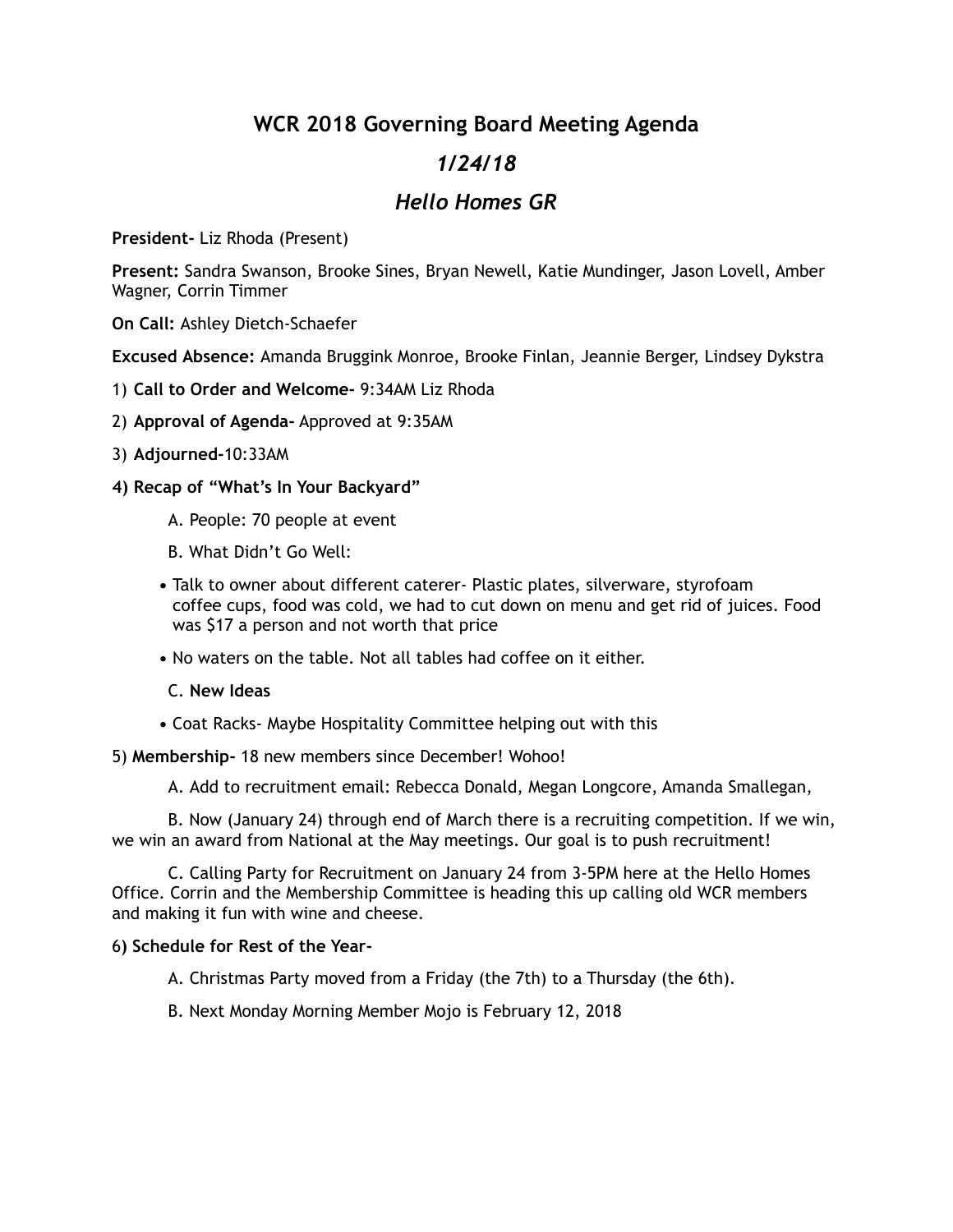#### 7) **Focus for Rest of the Year**

A. Lets keep the momentum going of inviting people! We want people to feel at home in WCR. Retainment is so important for a healthy chapter.

#### 8) **Membership**

A. Needing new Membership Head since Marci Terryn has been absent- Bryan Newell said he would be happy to take up the position.

#### 9) **Board Reports**

#### **President Elect-**

**Treasurer-** Liz and Jason are going to sit down and go over the budget since they are playing catch up.

**Secretary-** Switched the on the table surveys to an online survey. We've had 30 people respond to this survey and will send it out to the board with the responses.

**Membership-** Amber sends out email, then Corrin as a welcome email. Liz will reach out to Strategic Partners.

#### 10) **Committee Reports**

#### **Marketing**

A. Katie is putting up the Monday Morning Mojo on Monday, January 29th for our February 12 event.

 B. We have a line item for boosting Facebook posts (Especially for Terry Watson in April).

 C. Welcome new members via Facebook- Every other Wednesday put it up on Facebook! Send a Welcome email before this and ask for a picture and a two sentence bio about themselves (One professional and one personal).

 D. Katie wants to make a video about why the board members love WCR and why we are in it.

**•** Maybe at Downtown Market?

**•** Aim for early March to make the video.

#### **Fundraising**

A. All the mixers and events are done for sponsorship. Treadstone is the Mixer sponsor.

 B. Golf Outing- Susan and Jason help out with this for sponsorship. Next year we can bump up the price because everyone wanted to be a part of this. Exit Realty and Homeshield are new to WCR and would want to be a part of it since they are new Strategic Partners. Make sure Bryan is invited to Jason and Susan's meeting.

 C. Ideas- You can be annual sponsor but then "add on" to the Christmas Party and the Golf outing. It's hard to get money at the end of the year because everyone has used up their budget. It will help us market sooner and get our sponsorships up. Will make Fundraising